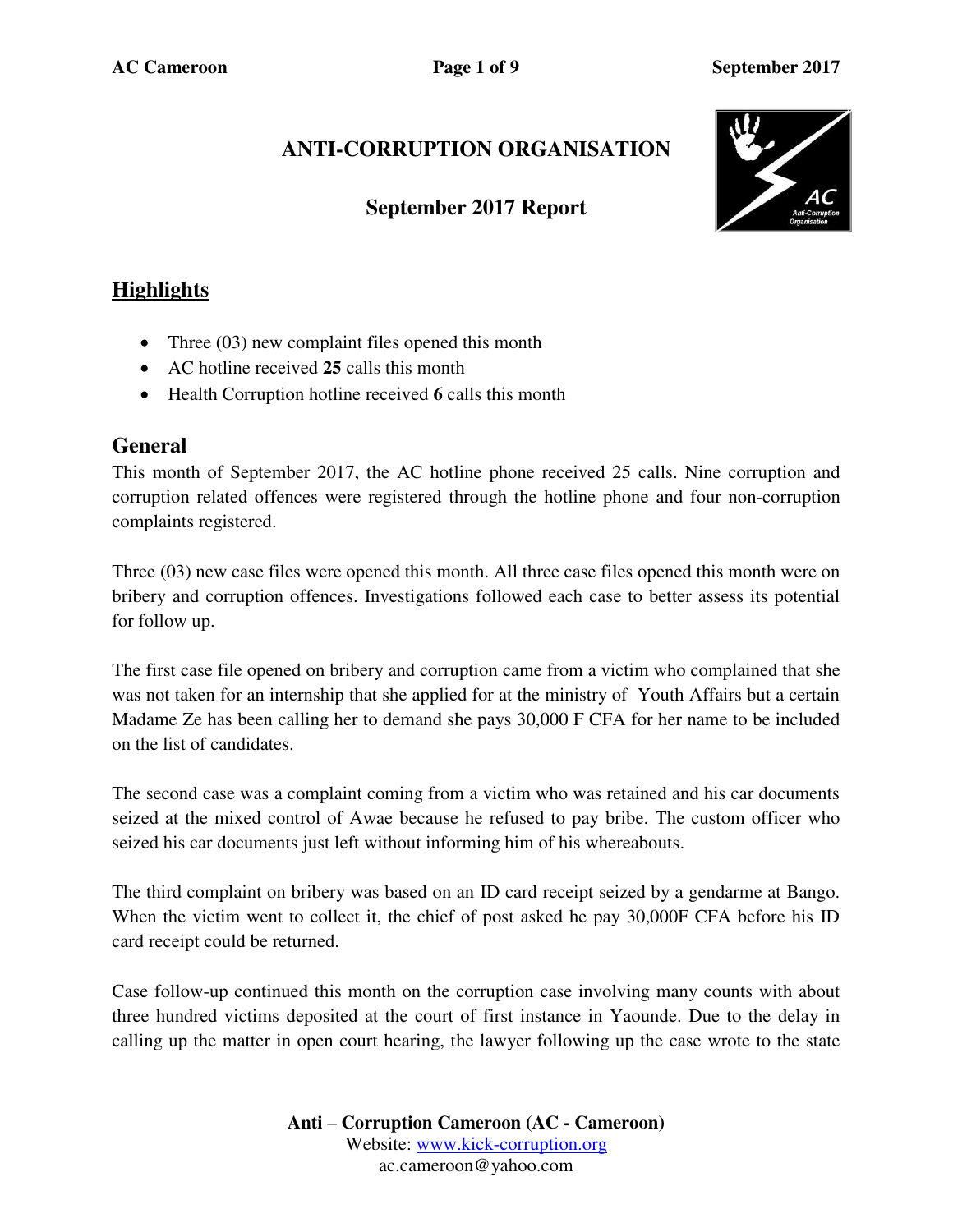prosecutor requesting the transfer of the case file to the competent court for the commencement of preliminary hearings.

## **AC Hotline Phone**

The AC hotline phone registered **25** calls this month of September 2017 with **9** corruption and corruption assimilated offences and **4** non-corruption related complaints. The calls have been analyzed and represented on charts as seen below



Responsive calls this month represented 76% of calls that came in through the AC hotline phone while 24% of callers' numbers were non responsive.



**Anti – Corruption Cameroon (AC - Cameroon)** Website: [www.kick-corruption.org](http://www.kick-corruption.org/) ac.cameroon@yahoo.com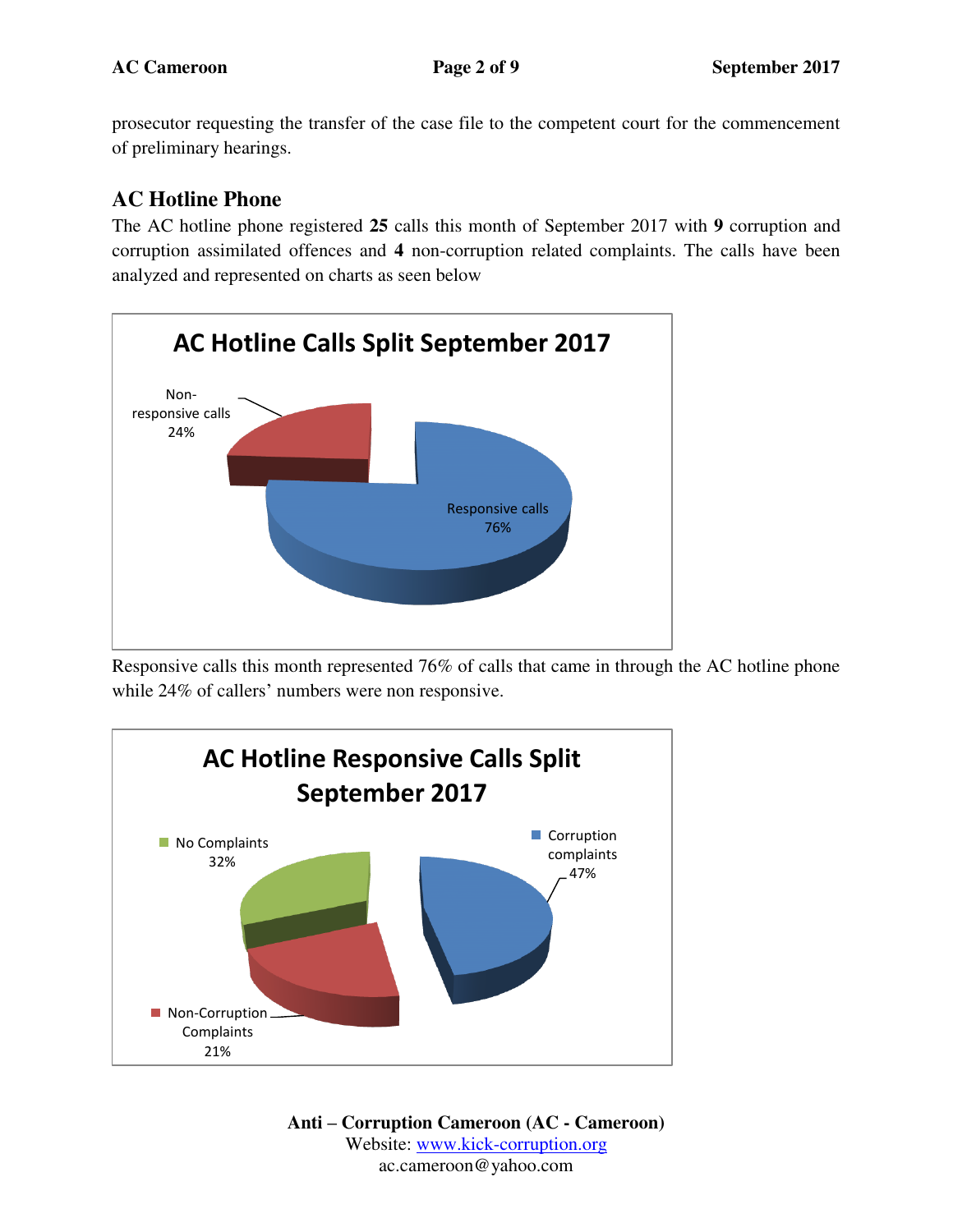The bulk of calls this month were received from callers who had 47% of corruption complaints to report of the total complaints, while 32% of callers had no complaints and 21% reported complaints not related to corruption



Complaints of bribery were the highest registered corruption complaints representing 67%, while complaints of Fraud represented 22% and Oppression represented 11% each of corruption related complaints



Private complaints and inheritance problems registered 25% each of non-corruption complaints, while complaints of land problems had 50% of calls.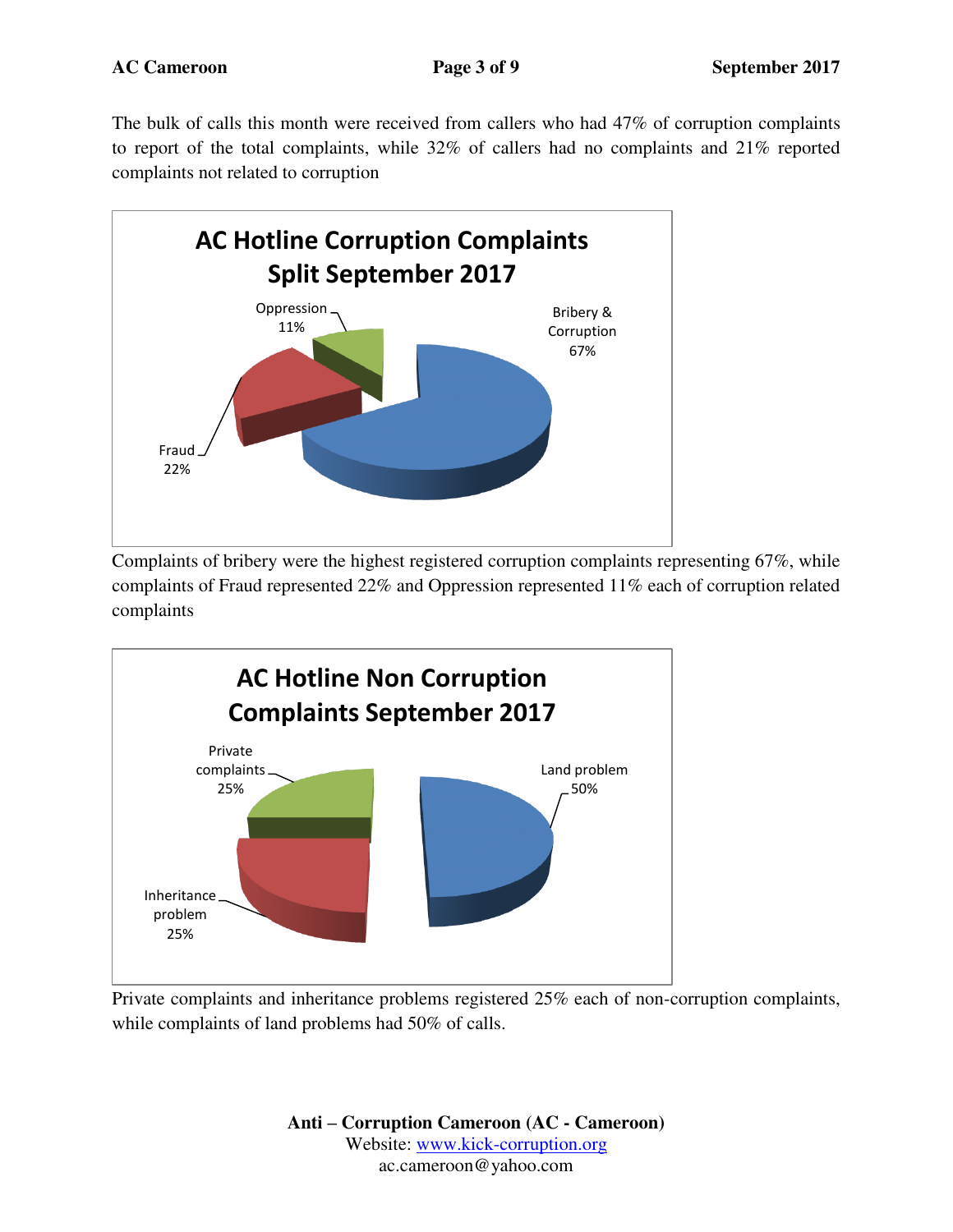### **Gender**



78% of participants in calls were the male gender while the female gender made up 22% of callers

# **Age Range of Callers**



The adult age range participated with most calls representing 64% of total callers, followed by the youth age range with 27% and lastly, the elderly with 9% of calls.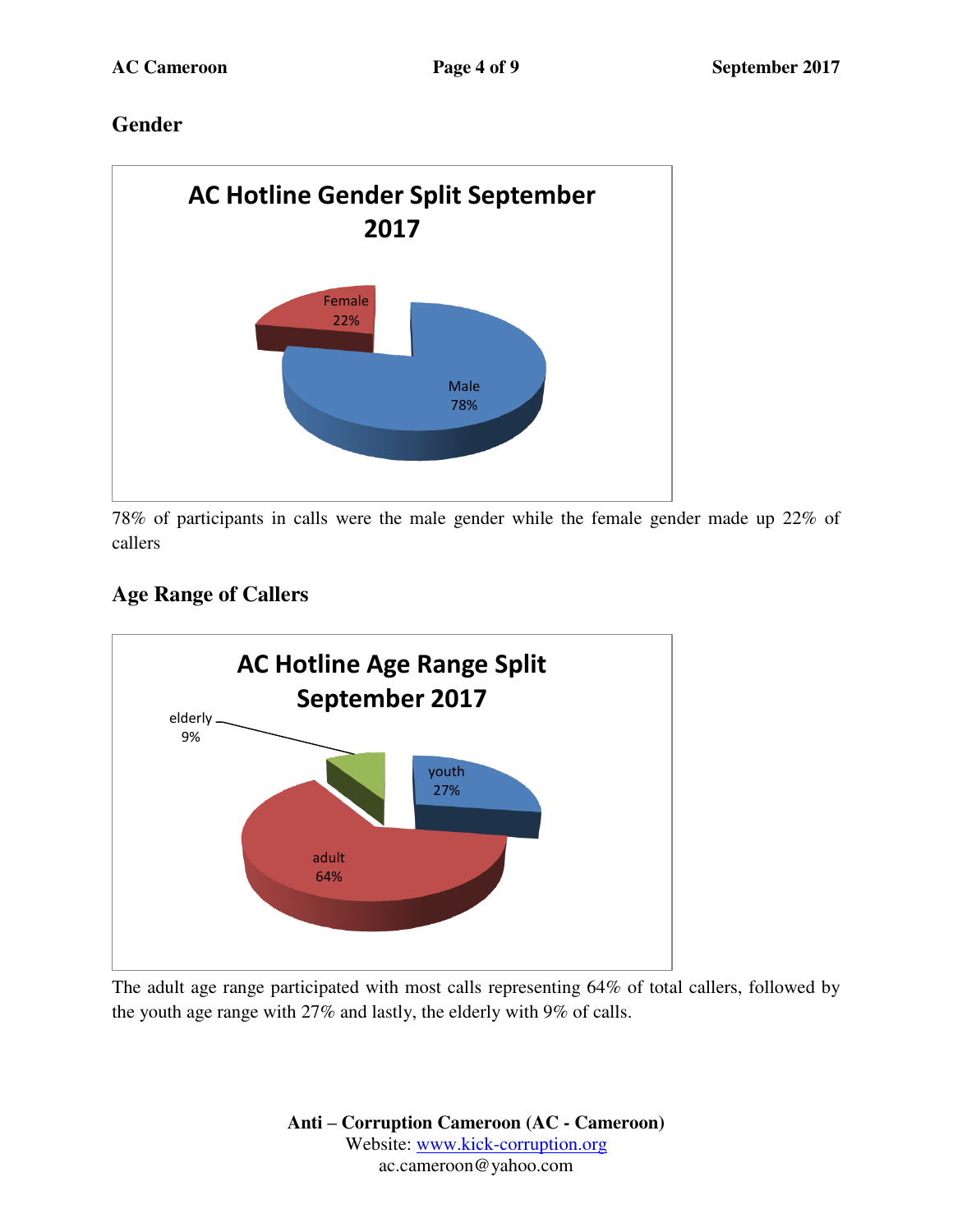### **Regional representation**



The Centre region registered the highest number of callers this month of September representing 45%, followed by the Littoral region with 33%, the West and Adamawa regions with 11% each.

#### **Investigations**

Investigations were carried out on the bribery and corruption case files opened this month. The first case file opened on bribery and corruption came from a victim who complained that she was not taken for an internship that she applied for at the ministry of Youth Affairs but a certain Madame Ze has been calling her to demand she pays 30,000 F CFA for her name to be included on the list of candidates. AC's investigations at the ministry of Youth Affairs could not bring to light an employee named Madame Ze. When AC called the supposedly Madame Ze she refused to collaborate with AC. The ministry promised to carry out further investigations and alert AC if the supposedly Madame Ze was working in complicity with an employee of the ministry.

Investigations were also carried out on a new complaint reported by a victim who was retained and his car documents seized at the mixed control of Awae because he refused to pay bribe. According to him, he was stopped and after searching his truck for contraband and his car papers, the officer took his car papers and sat down quietly without saying a word. When he insisted that his car documents be returned to him, a quarrel ensued and the custom officer who seized his car documents just left without a word.

When AC got in contact with the custom officer on the field he claimed that the complainant's documents were seized because he was rude and didn't want to answer questions without the officer doing the necessary introductions and asked that the victim could pass through their

> **Anti – Corruption Cameroon (AC - Cameroon)** Website: [www.kick-corruption.org](http://www.kick-corruption.org/) ac.cameroon@yahoo.com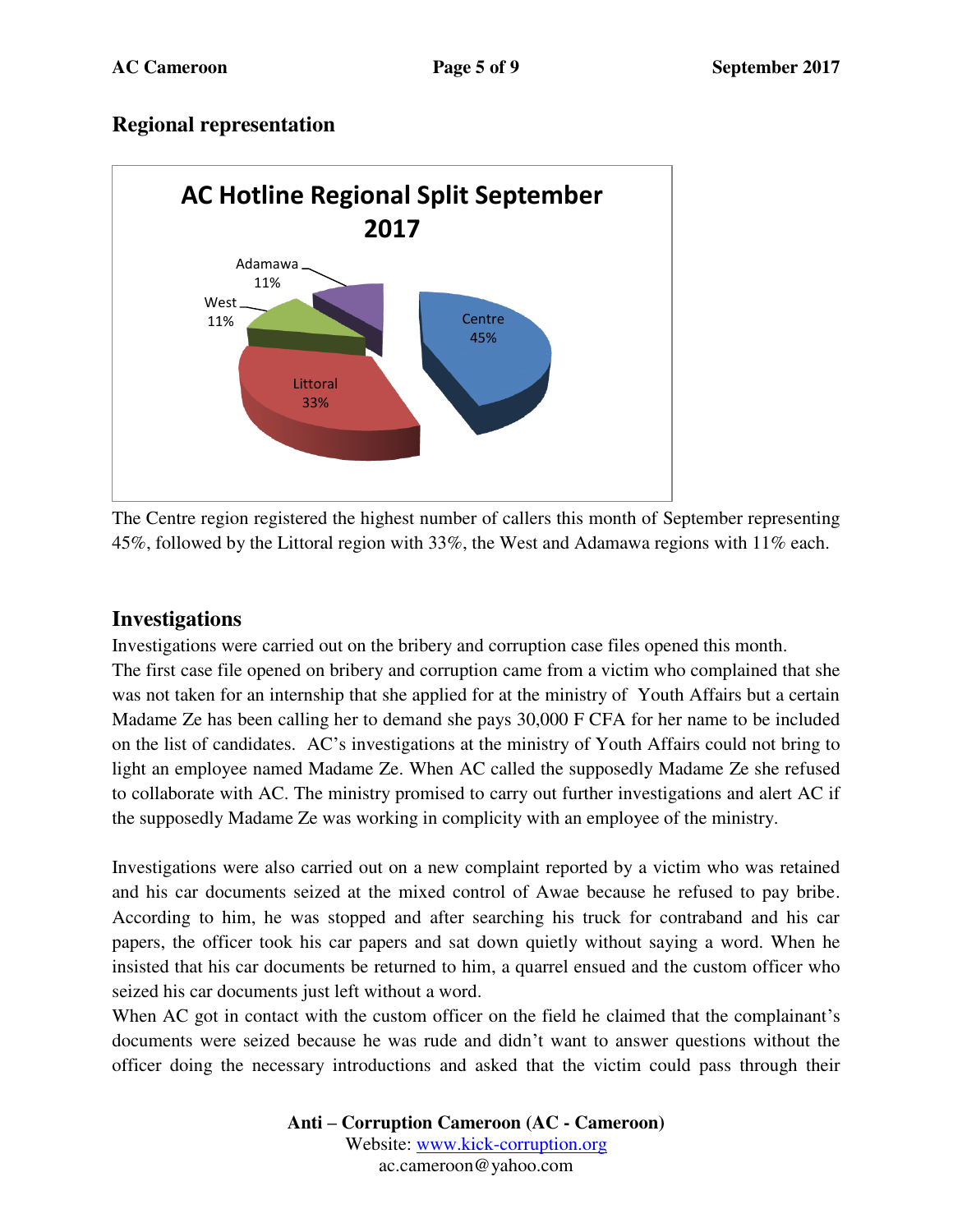station and collect his car papers. Even at that, when the complainant went in later to collect his documents they held him for fraudulent clearance of his truck at the port of entry. He was later given the car papers when the company for which he works for presented the clearance papers.

Investigations are ongoing in a new complaint on bribery and corruption perpetrated by the chief of the gendarmerie brigade of Balebo in the West region. One of his sergeants seized the ID card receipt of the complainant at Bango for reasons that it was expired and instead of sending the case to the state counsel of the upper Nkam division, he instead solicited a bribe of 30,000 F CFA when the victim went to collect his indentify card receipt. AC intends to call the gendarme officer for answers and the state counsel of Bangante who should be handling the matter to resolve the problem.

Case follow-up continued this month on the corruption case involving many counts with about three hundred victims deposited at the court of first instance in Yaounde. Due to the delay in calling up the matter in open court hearing, the lawyer following up the case wrote to the state prosecutor requesting that the case file be transferred to the competent court for the commencement of preliminary hearings.

### **Health Corruption Hotline**

The Health Corruption hotline received 6 calls this month of September 2017 registering no complaint. Data from the calls has been analyzed and is represented on charts below.



83% of calls this month were responsive and 17% were non responsive.

**Anti – Corruption Cameroon (AC - Cameroon)** Website: [www.kick-corruption.org](http://www.kick-corruption.org/) ac.cameroon@yahoo.com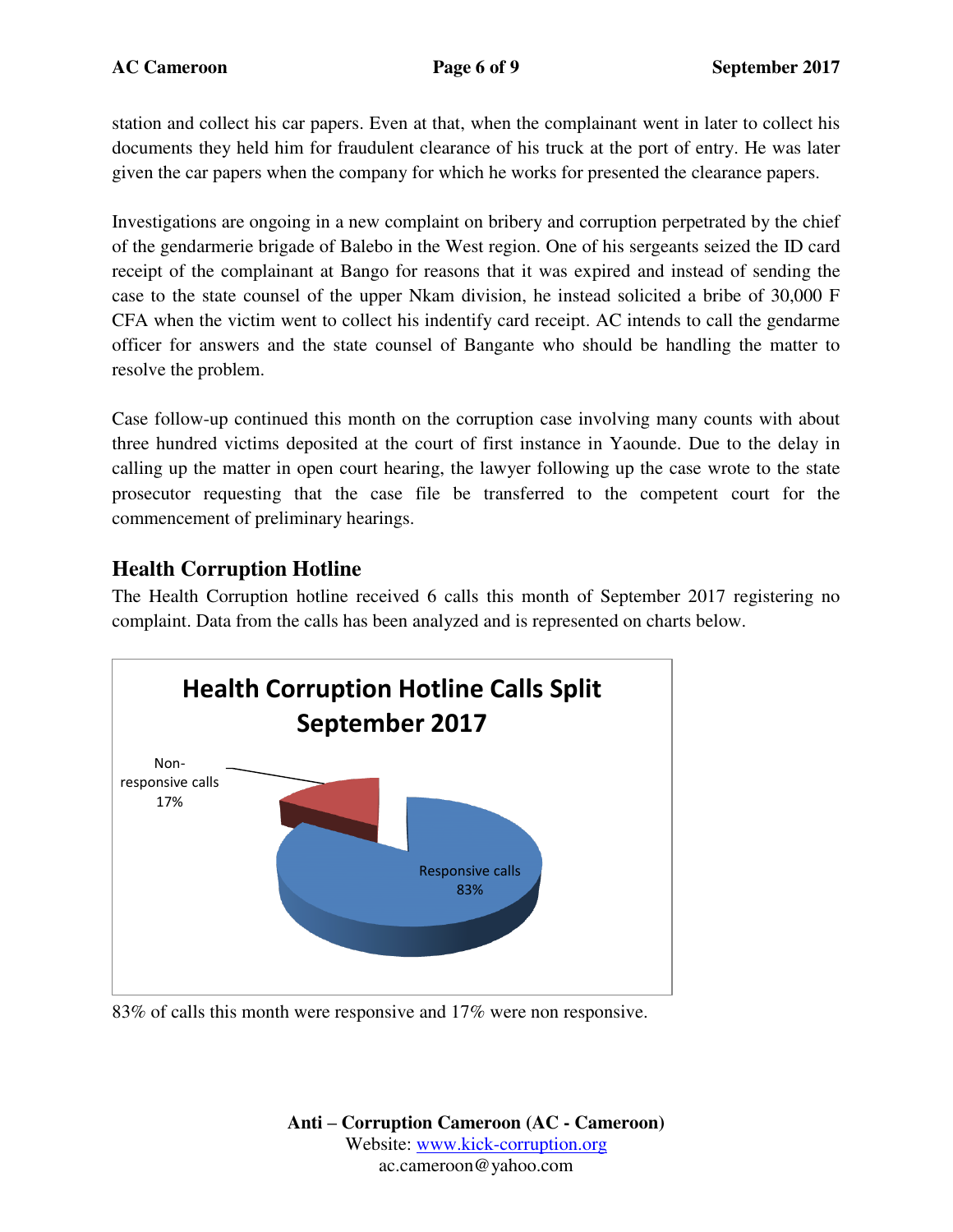# **Gender**



The male gender this month of September 2017 unlike other months was not as high as it always has been. 25% of callers were from the male gender with  $75\%$  of caller came from the female gender.

# **Age Range of Callers**



75% of calls represented the adult age range while 25% represented the youth age range. No elderly age range was represented this month.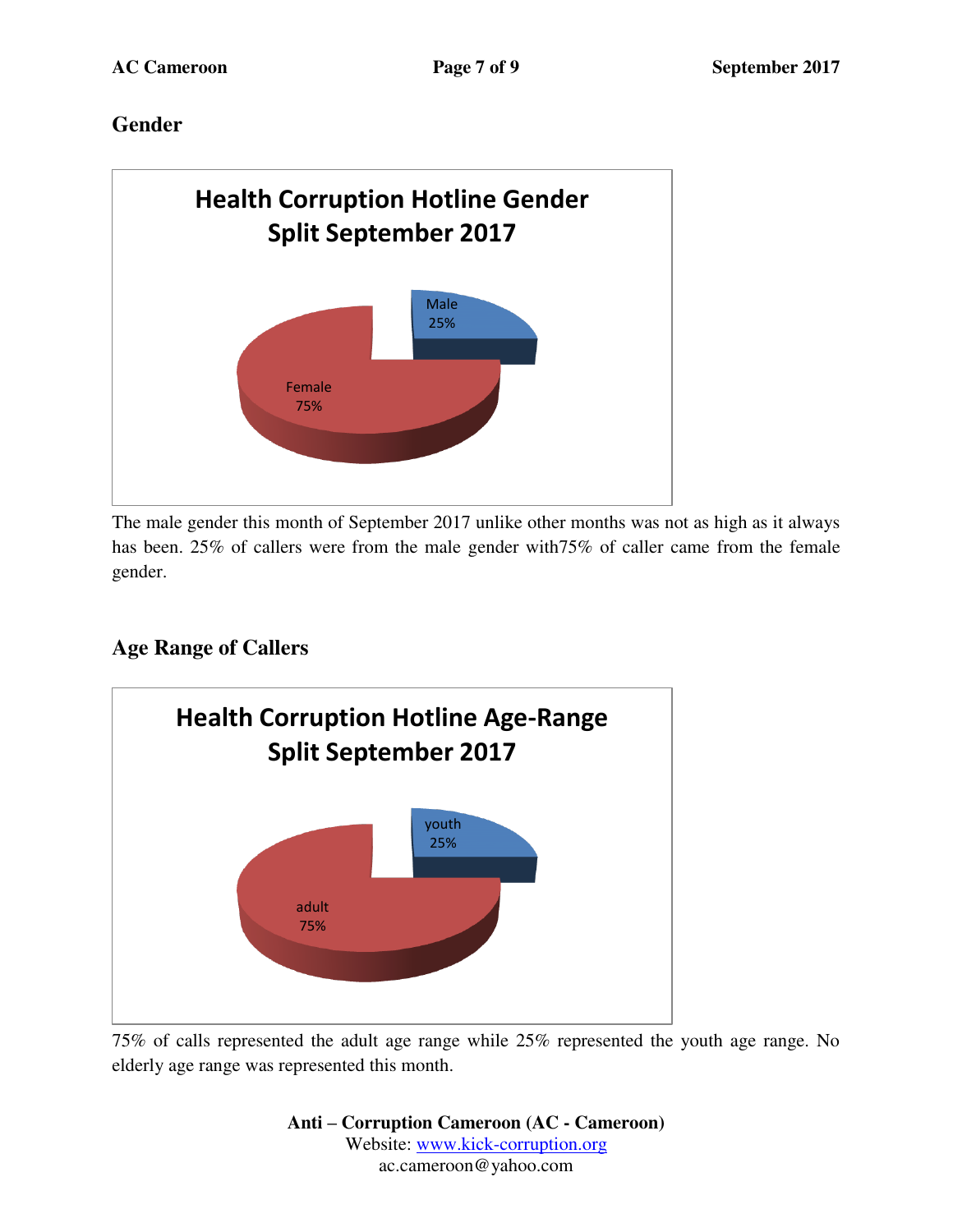### **Regional representation**



Only three regions were represented this month of September 2017. The Adamawa region participated highest with most callers representing 50% of total calls, followed by the callers from the Littoral and Centre regions with 25% each.